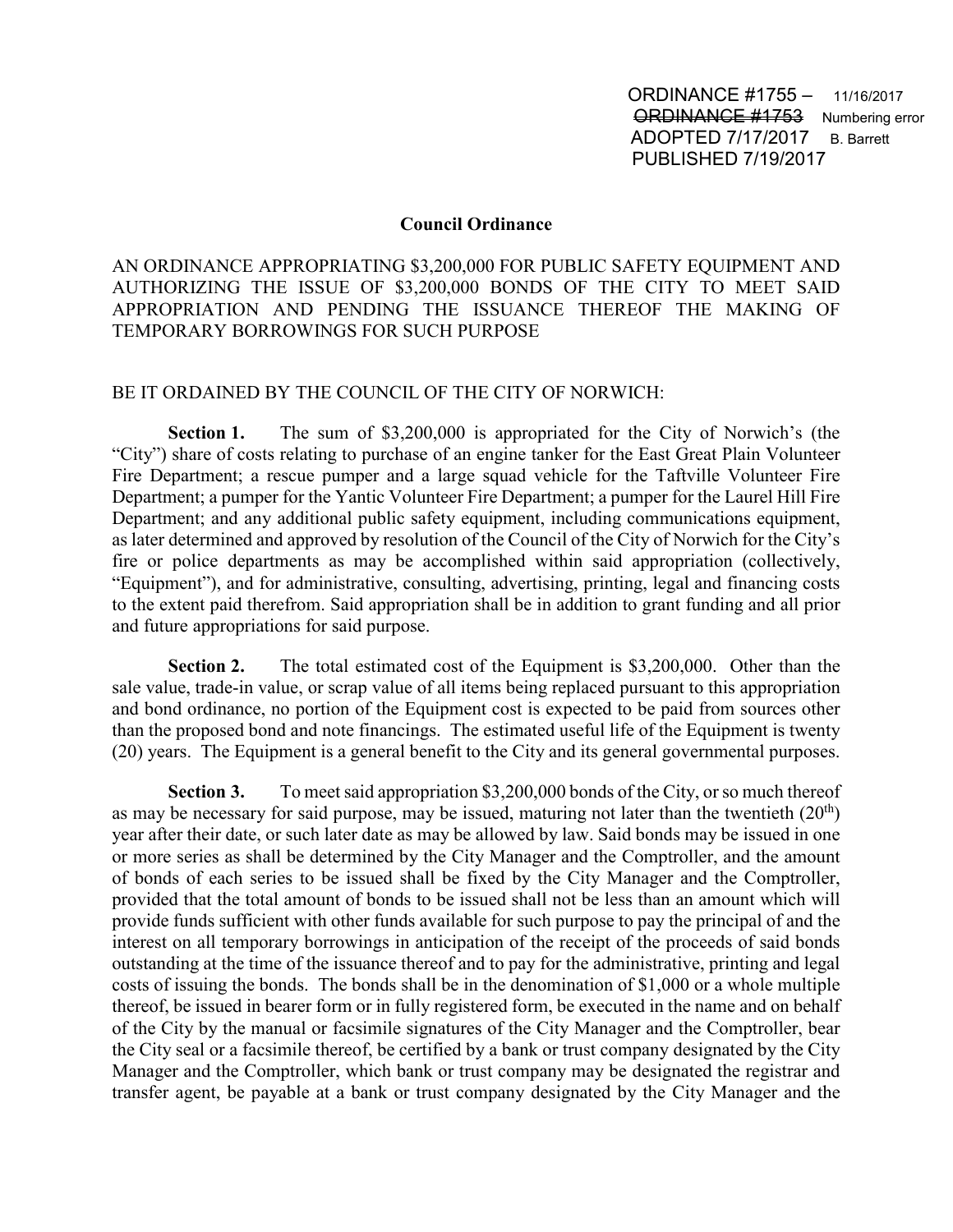Comptroller, and be approved as to their legality by Pullman & Comley, LLC, Bond Counsel. They shall bear such rate or rates of interest as shall be determined by the City Manager and the Comptroller. The bonds shall be general obligations of the City and each of the bonds shall recite that every requirement of law relating to its issue has been duly complied with, that such bond is within every debt and other limit prescribed by law, that the full faith and credit of the City are pledged to the payment of the principal thereof and the interest thereon and shall be paid from property taxation to the extent not paid from other funds available for the payment thereof. The aggregate principal amount of the bonds, annual installments of principal, redemption provisions, if any, the date, time of issue and sale and other terms, details and particulars of such bonds, shall be determined by the City Manager and the Comptroller in accordance with the requirements of the General Statutes of Connecticut, as amended (the "Statutes"). In connection with the issuance of any bonds or notes authorized herein, the City may exercise any power delegated to municipalities pursuant to Section 7-370b of the Statutes, including the authority to enter into agreements managing interest rate risk. The City Manager and Comptroller, on behalf of the City, shall execute and deliver such reimbursement agreements, letter of credit agreement, credit facilities, remarketing, standby marketing agreements, standby bond purchase agreements, and any other commercially necessary or appropriate agreements which are necessary, appropriate or desirable in connection with or incidental to the sale and issuance of such bonds or notes.

**Section 4.** The issue of the bonds aforesaid and of all other bonds or notes of the City heretofore authorized but not yet issued, as of the effective date of this ordinance, would not cause the indebtedness of the City to exceed any debt limit calculated in accordance with law.

**Section 5.** Said bonds shall be sold by the City Manager and Comptroller in a competitive offering or by negotiation, in their discretion. If sold at competitive offering, the bonds shall be sold upon sealed proposals, auction or similar process, at not less than par and accrued interest on the basis of the lowest net or true interest cost to the City.

**Section 6.** The City Manager and the Comptroller are authorized to make temporary borrowings in anticipation of the receipt of the proceeds of any series of said bonds. Notes evidencing such borrowings shall be signed by the manual or facsimile signatures of the City Manager and the Comptroller, have the seal of the City or a facsimile thereof affixed, be payable at a bank or trust company designated by the City Manager and the Comptroller, be certified by a bank or trust company designated by the City Manager and the Comptroller pursuant to Section 7- 373 of the Statutes, and be approved as to their legality by Pullman & Comley, LLC, Bond Counsel. They shall be issued with maturity dates which comply with the provisions of the Statutes governing the issuance of such notes, as the same may be amended from time to time. The notes shall be general obligations of the City and each of the notes shall recite that every requirement of law relating to its issue has been duly complied with, that such note is within every debt and other limit prescribed by law, that the full faith and credit of the City are pledged to the payment of the principal thereof and the interest thereon and shall be paid from property taxation to the extent not paid from other funds available for the payment thereof. The net interest cost on such notes, including renewals thereof, and the expense of preparing, issuing and marketing them, to the extent paid from the proceeds of such renewals or said bonds, shall be included as a cost of the Equipment. Upon the sale of said bonds the proceeds thereof, to the extent required, shalt be applied forthwith to the payment of the principal of and the interest on any such temporary borrowings then outstanding or shall be deposited with a bank or trust company in trust for such purpose.